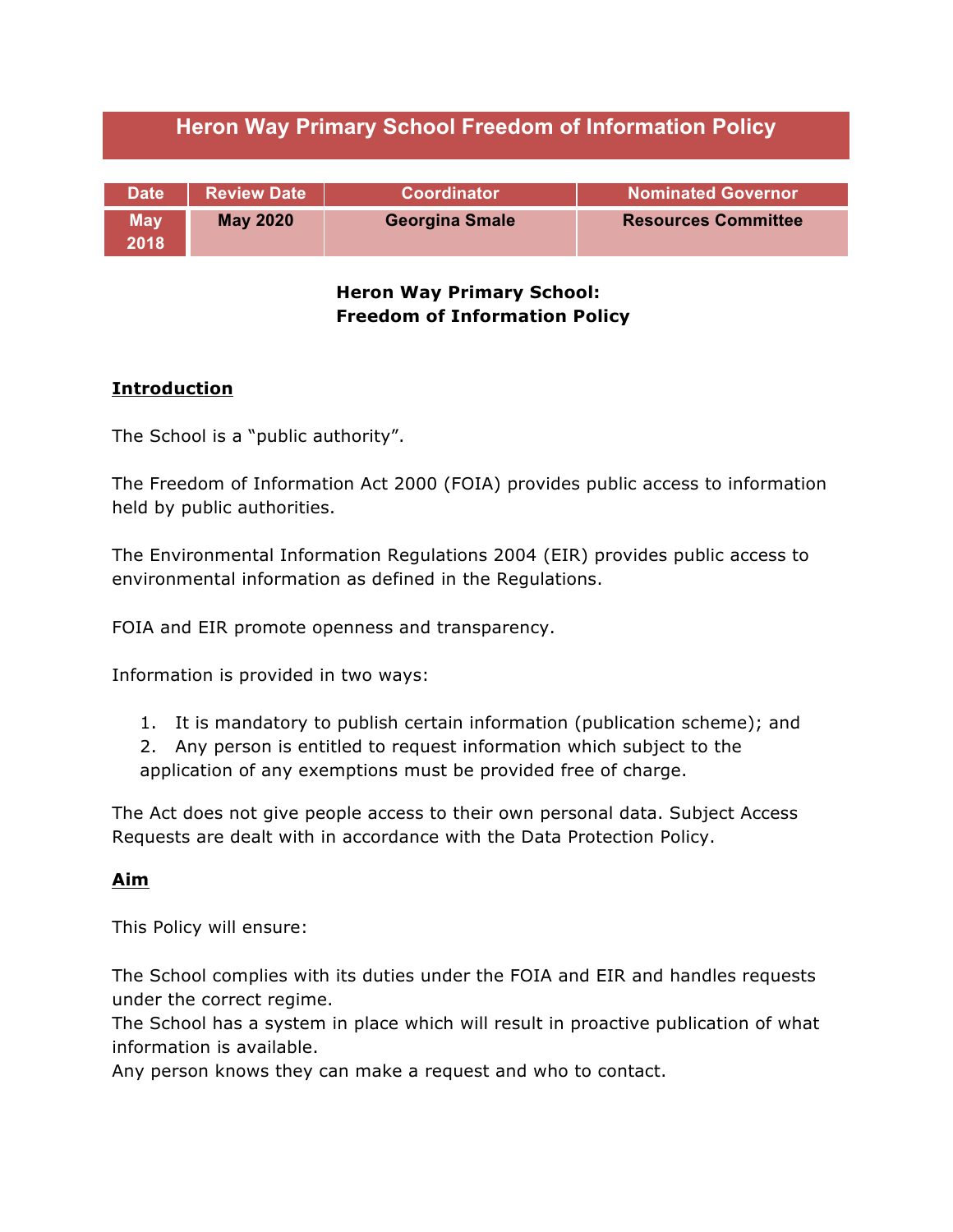All appropriate staff will be able to recognise and respond appropriately to a valid request for information.

That there is awareness amongst staff, contractors or others having contact with the School that the duties under FOIA and EIR may impact on the ability to guarantee confidentiality of information

# **Scope**

This Policy applies to:

All recorded information held by the School or by a third party on the Schools behalf.

Recorded information includes printed documents, computer files, letters, emails, photographs, and sound or video recordings.

# **Roles and Responsibilities**

The Governing Body of the School has overall responsibility for ensuring compliance with the Freedom of Information Act. The Headteacher has day to day responsibility for FOI /EIR compliance and the Business Manager is the point of contact for enquiries.

All staff will be trained on recognising a request for information.

A designated member of staff is responsible for handling request for information. Requests should be made to Georgina Smale (Data Protection Officer).

# **Publication Scheme**

The School has adopted the Model Publication Scheme for Schools as approved by the Information Commissioner.

# **Requests handling**

The School will ensure that:

Advice and assistance is provided to the requestor if required.

Responses will be provided promptly and within the statutory time limit of 20 School days. A 'School' day will be any day on which there is a session and the